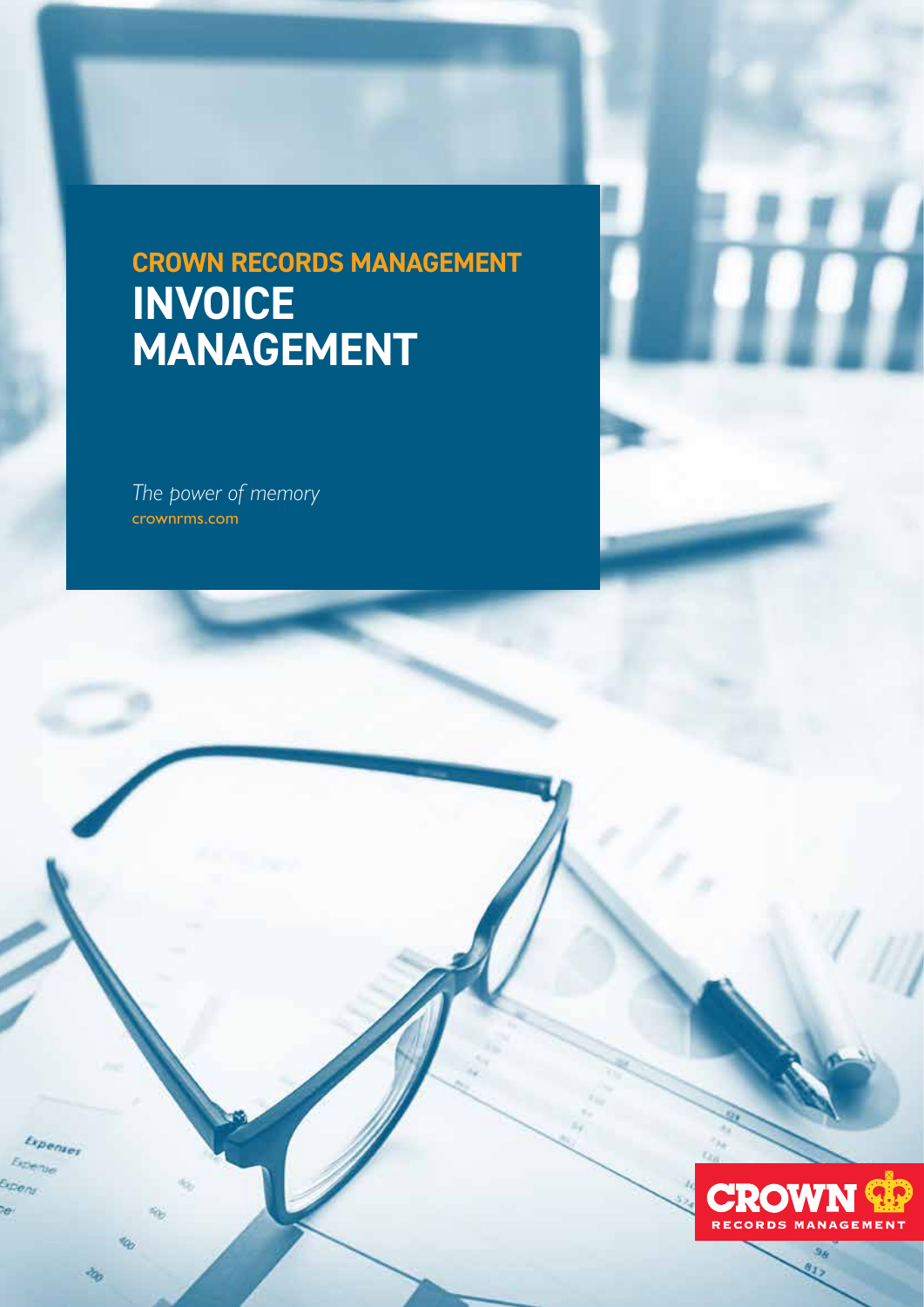**CROWN RECORDS MANAGEMENT** | INVOICE MANAGEMENT 2



## **INVOICE MANAGEMENT**

Save time and money

Companies receive a great number of invoices every day. Be it electronic, paper-based invoices, or PDF documents – the real challenge lies in quickly and efficiently processing different formats and high numbers of incoming invoices. This applies not only to recording, verification, cost allocation, and approval, but also to final booking, and initiation of payment, making integration into existing ERP systems a must. Our solution for automated incoming invoice processing streamlines this process.

With Crown's Invoice Management solution, incoming invoices are processed in full and the retrieved data is automatically transferred to the ERP system, keeping an overview of all incoming invoices on the invoice dashboard. Different evaluation and reporting functions ensure transparency and efficient invoice management.

- **Customised solution**  Configured and tailored to your processes
- **Compliance with specific standards**  e.g. the E-Invoicing format or national currencies
- **Scalable application**  You determine the degree of automation
- **Optimised automation**  Thanks to DocXtractor.
- **Integrates easily with all standard ERP systems**  e.g. SAP, Navision, or JDE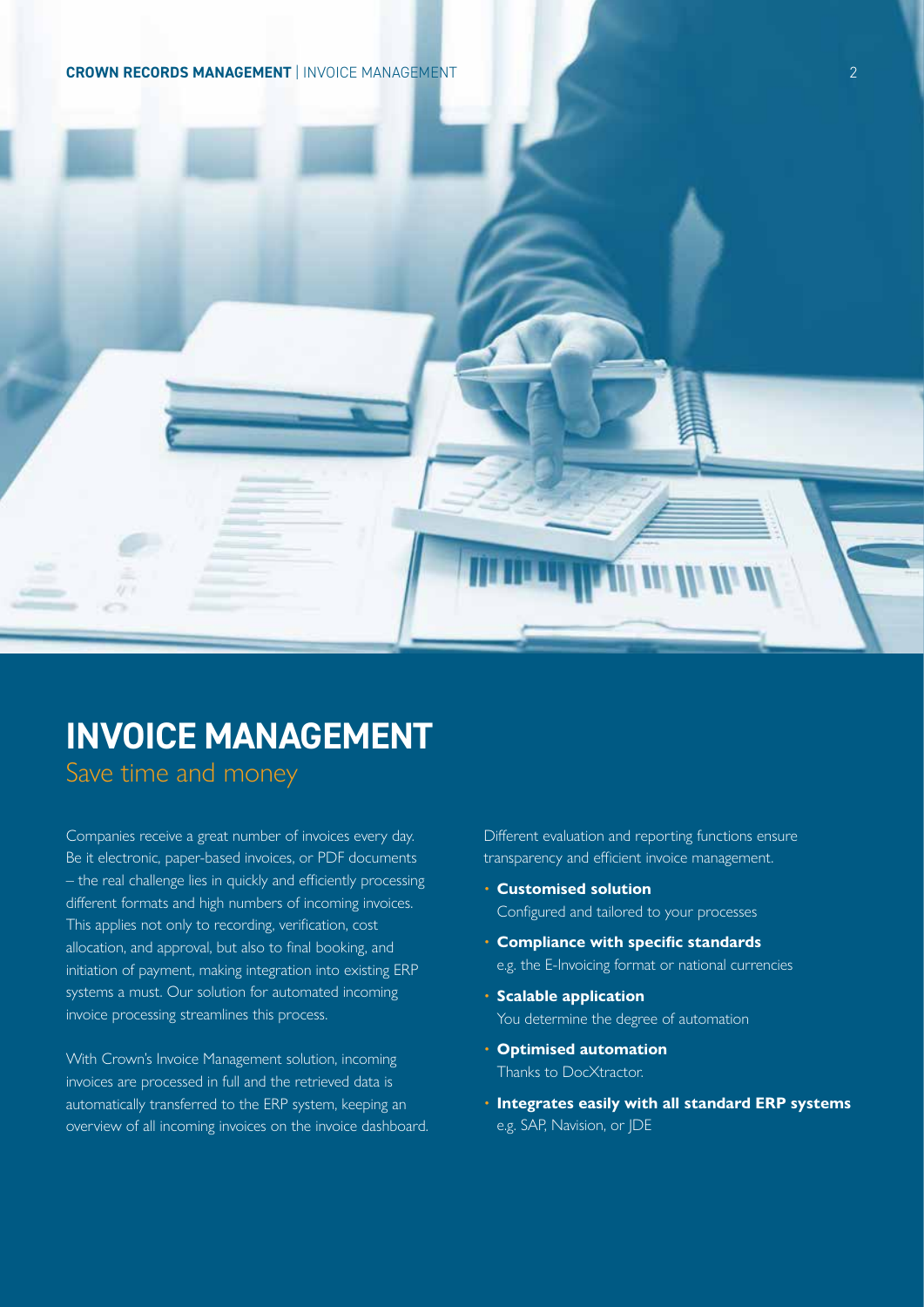## **IMPROVED, FASTER, & FUTURE-PROOF PROCESSES WITH CROWN**

## **PROCESSING**

#### **INDIVIDUAL PROCESS SUPPORT**

Every customer has a different approach for processing incoming invoices. Crown adapts to your processes, no matter whether your incoming invoices are recorded directly at a central post or scanning department, or by accounting.

### **FORMAT-INDEPENDENT**

Crown enables automatic processing of all incoming invoices, regardless of whether your company has received them as an e-mail attachment, or in paper, digital, or E-Invoicing format.

#### **INVOICE FILING**

Filing digital invoices to your in-tray initiates automatic processing. Different functions allow you to file documents based on your needs. Invoices are also automatically filed to the ECM repository at the location defined in the configuration.

#### **TAKE EXCHANGE RATES INTO ACCOUNT**

Daily exchange rates are available in the process as well as for your evaluations, allowing you to work with foreign currencies. Exchange rates are determined using up-to-date information.

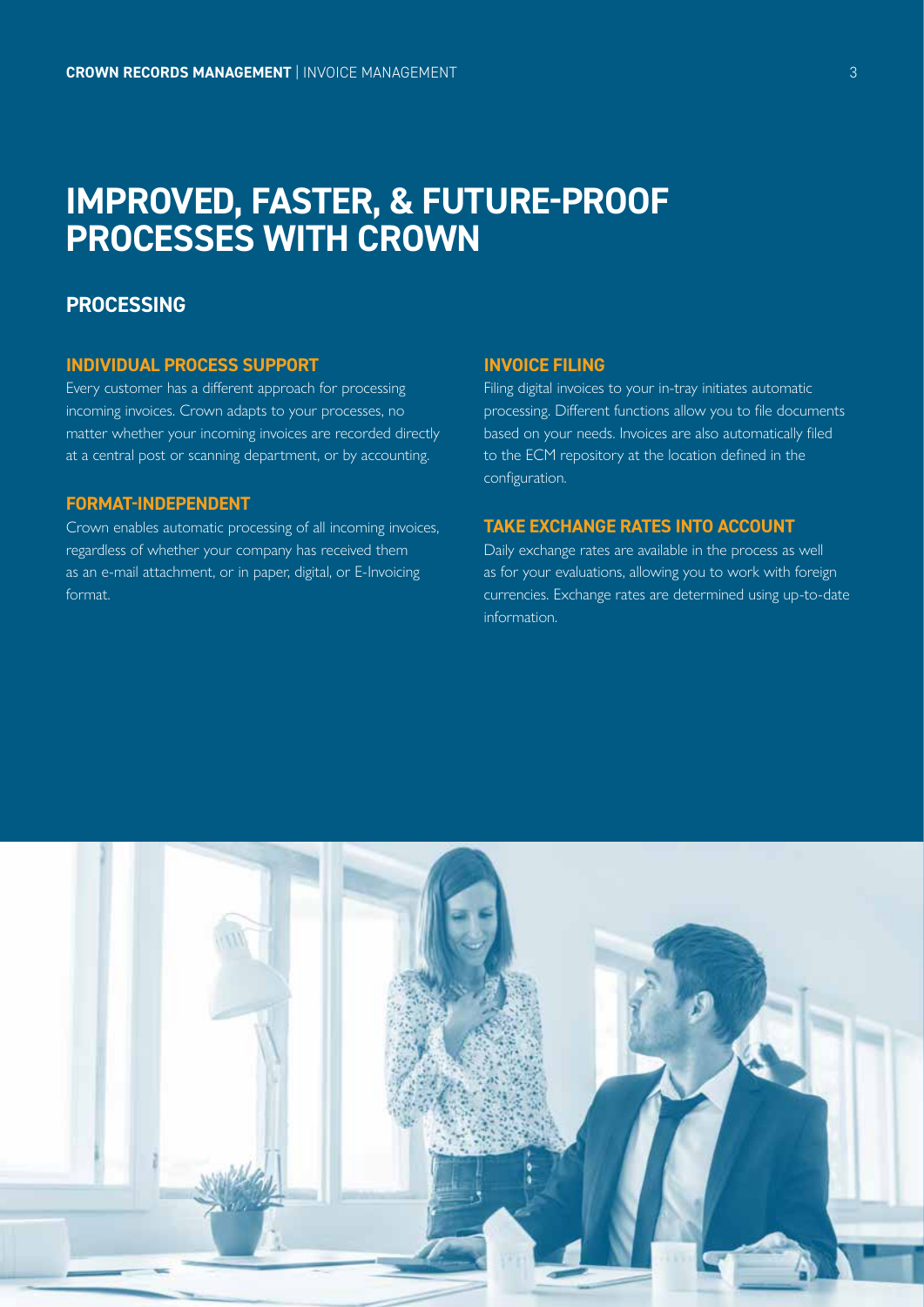## **DATA ENTRY**

#### **AUTOMATIC OR MANUAL**

With its DocXtractor module, Crown enables automated extraction and classification of document data. Based on your requirements, you can manually record invoice data or extract it from the E-Invoicing format.

#### **CORRECT INVOICE RECORDING**

When recording invoices, Crown accesses data from your ERP system. It then compares the captured data with that from the ERP system, allowing you to add information that is generally not part of an invoice, such as company codes or client details. This ensures the high quality of the extracted data necessary for smooth document processing.

#### **INVOICE VERIFICATION**

Each invoice document is subjected to a compliance check that verifies whether the respective invoice information required by law is available, complete, and correct. Next, the invoice is forwarded to the appropriate employee or responsible department for approval.

#### **INDIVIDUAL INVOICE APPROVAL**

Do you want to decide who is allowed to approve an invoice depending on its amount? Or do you apply the four-eyes principle for certain vendors? Implement these or similar requirements quickly and easily without the need for programming, in combination and with the Crown Business Solutions default configuration options

#### **BOOKING**

With workflow controls, accounts are assigned using a preconfigured workflow that can be extended. Processing windows can be defined for the individual steps, such as assigning the cost centre. This guarantees short processing times and ensures discount deadlines are met.

#### **COMPLETE TRACEABILITY**

All workflow steps are logged and shown in an aggregated feed. In addition, you can add information on the invoice document in the individual processing steps that remains permanently linked to the document. Each process step provides the option to reject an invoice document from the process. Documents assigned to the clearing department can continue to be processed at any time. This also includes complete documentation to ensure the required traceability at all times

#### **BOOKING IN AN ERP SYSTEM**

After all necessary entities have checked and approved the invoice, all extracted data is imported to your ERP system. Crown enables seamless integration of all standard ERP systems. You can decide which data is transferred to your ERP system depending on your requirements. If your ERP system is capable of providing booking data, such as payment dates or payment statuses, you can assign this information to the transaction/ invoice document in Crown's Digital Invoice Management system as well. Our fully automatic, customisable solution ensures maximum transparency.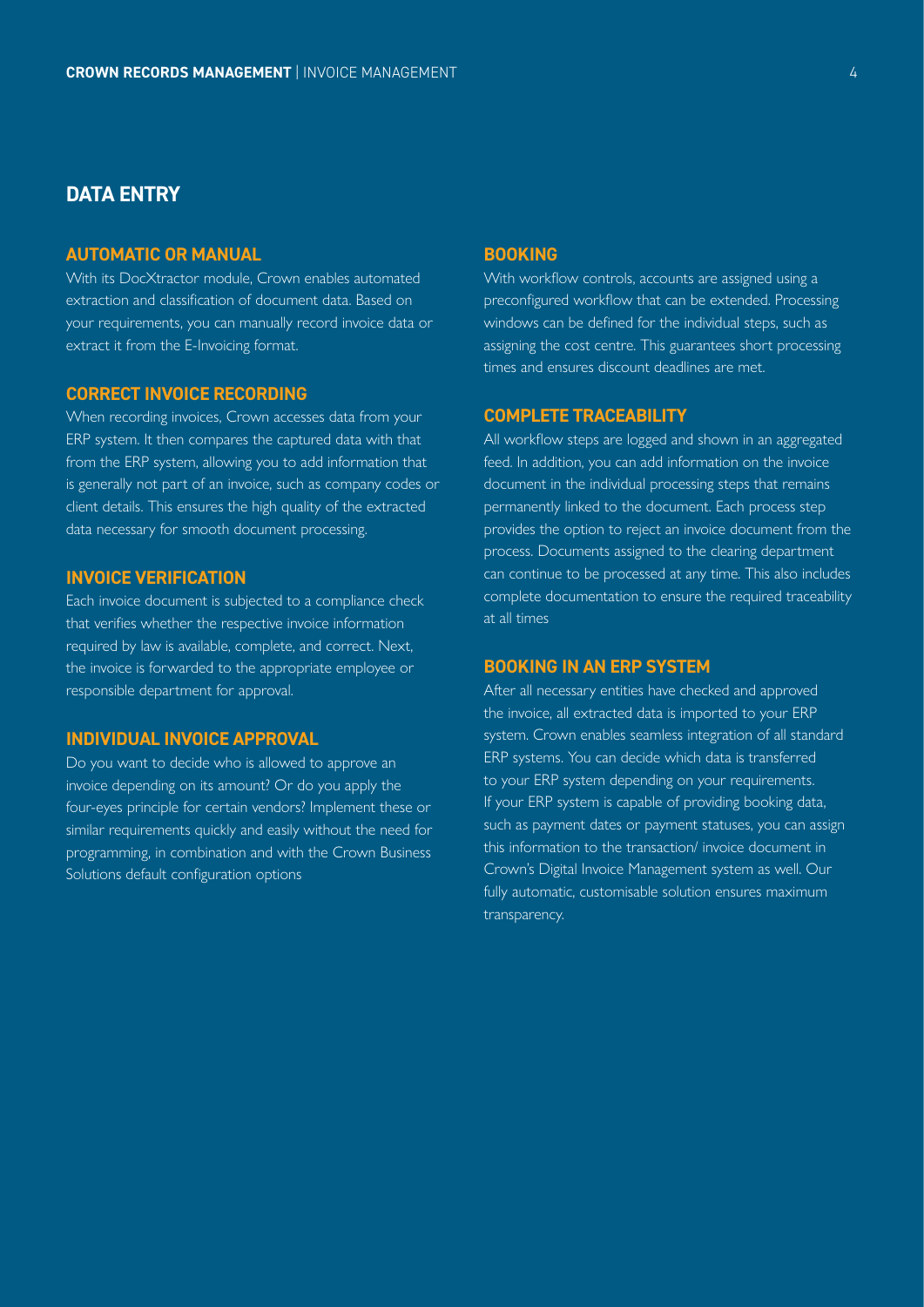## **CONTROLLING**

## **KEEP TRACK OF ALL INVOICES**

Maintain an overview of all invoices in circulation on the invoice dashboard, which shows the number of invoice documents, their status, and additional detailed information. Meeting discount deadlines and due dates is no problem at all thanks to an early warning system. Time-critical invoice documents are also shown in their respective processing steps.

### **STATISTICAL EVALUATIONS**

Just a few clicks and you can create different evaluations, such as the 'Top 5' vendors or a comprehensive vendor ranking. Using different filter options in the form of date or calendar settings, you can display due dates for a specific time frame. The invoice dashboard features numerous grouping and filter options to present statistics, which can be tailored to your individual needs.